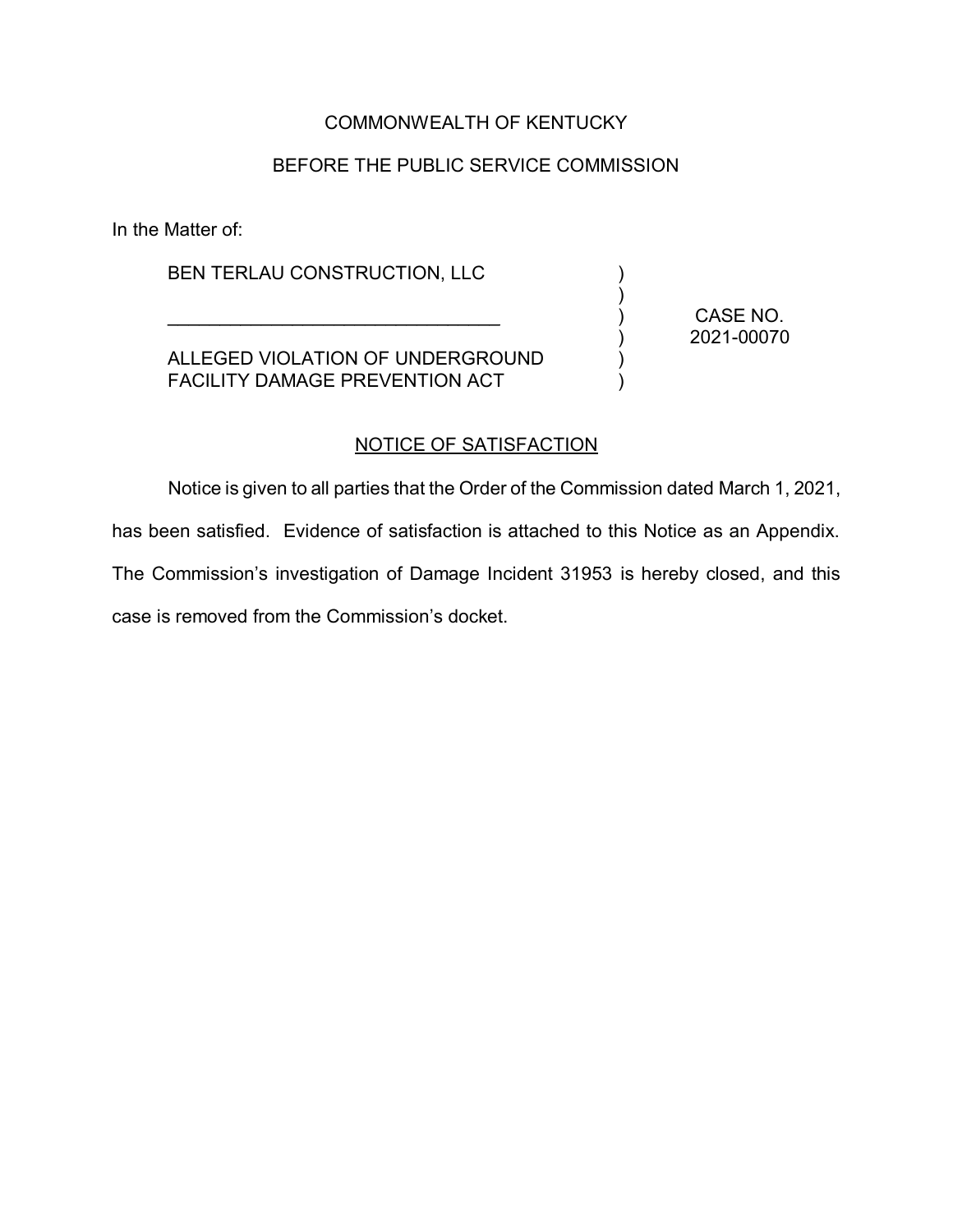By the Commission



ATTEST:

Inderell

Executive Director

Case No. 2021-00070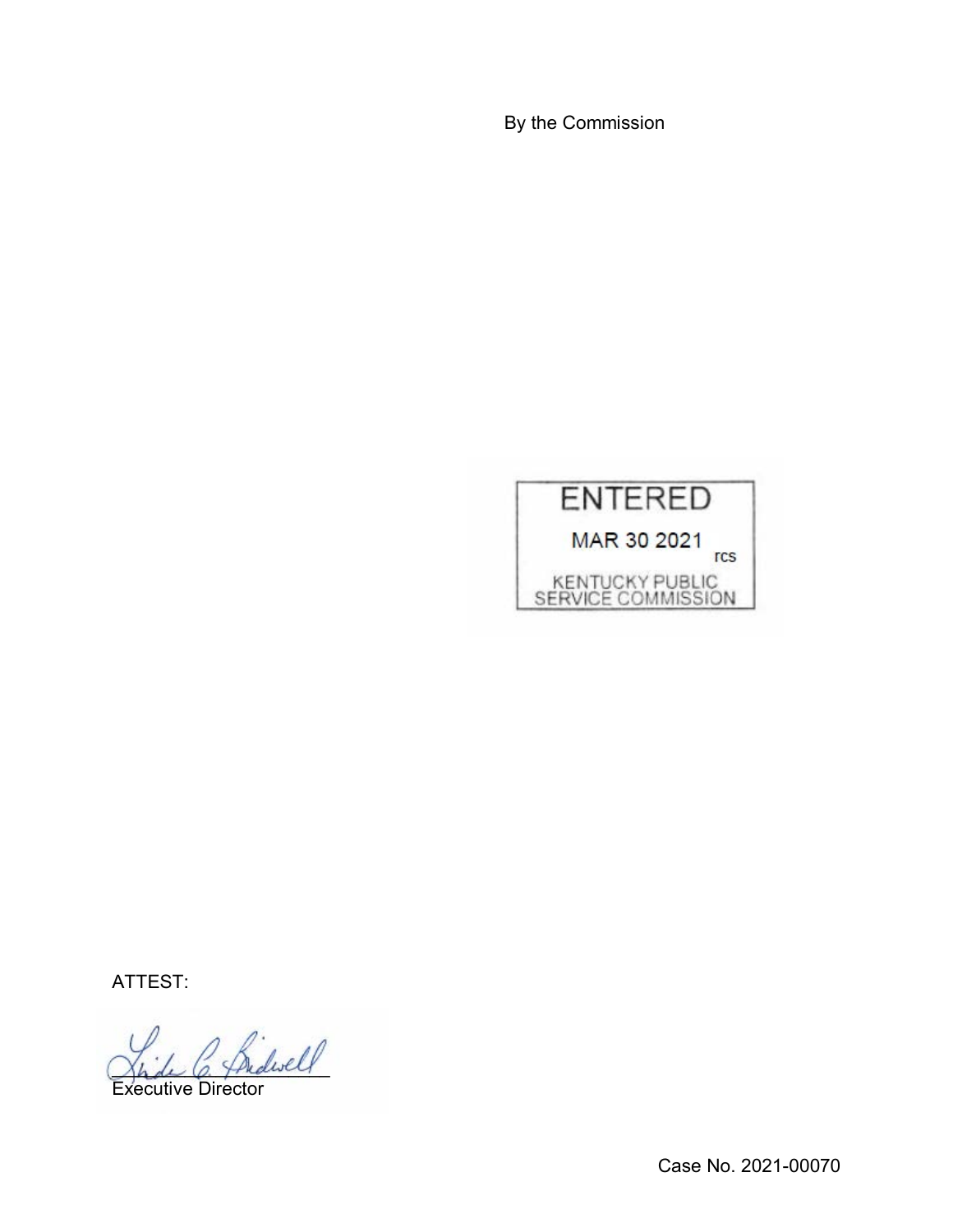# APPENDIX

# APPENDIX TO A NOTICE OF THE KENTUCKY PUBLIC SERVICE COMMISSION IN CASE NO. 2021-00070 DATED MAR 30 2021

ONE PAGE TO FOLLOW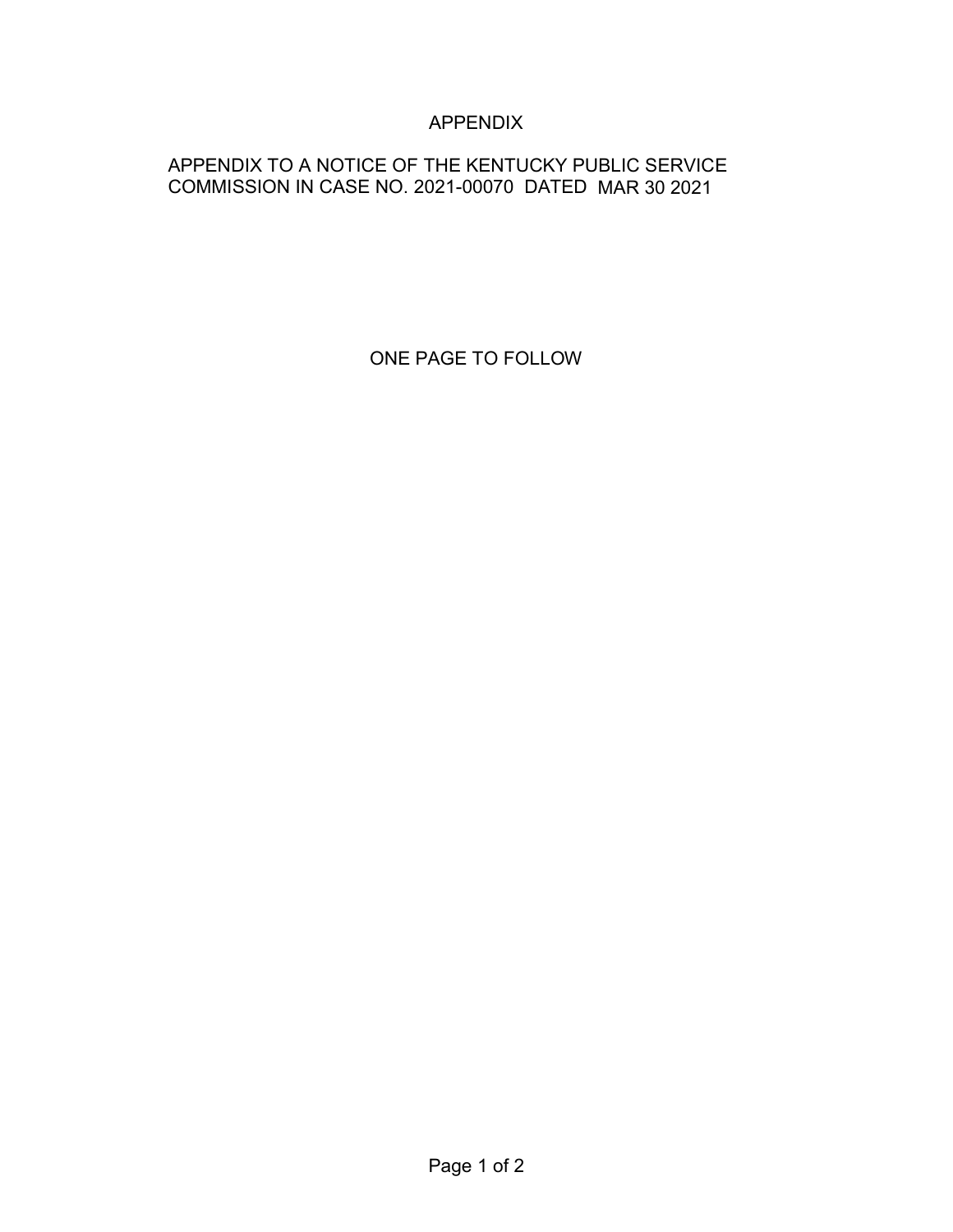# COMMONWEALTH OF KENTUCKY BEFORE THE PUBLIC SERVICE COMMISSION

### RECEIPT OF PAYMENT

This is to acknowledge receipt of cashiers check 11215 for \$250.00 payable to Kentucky State Treasurer on March 24, 2021 from Ben Terlau Construction, LLC. The check represents payment of penalty as set out in the Demand Letter of May 7, 2020 - Incident #31953.

Budwell  $\cup$  place  $\ell$  :

Linda C. Bridwell Executive Director Dated March 25, 2021